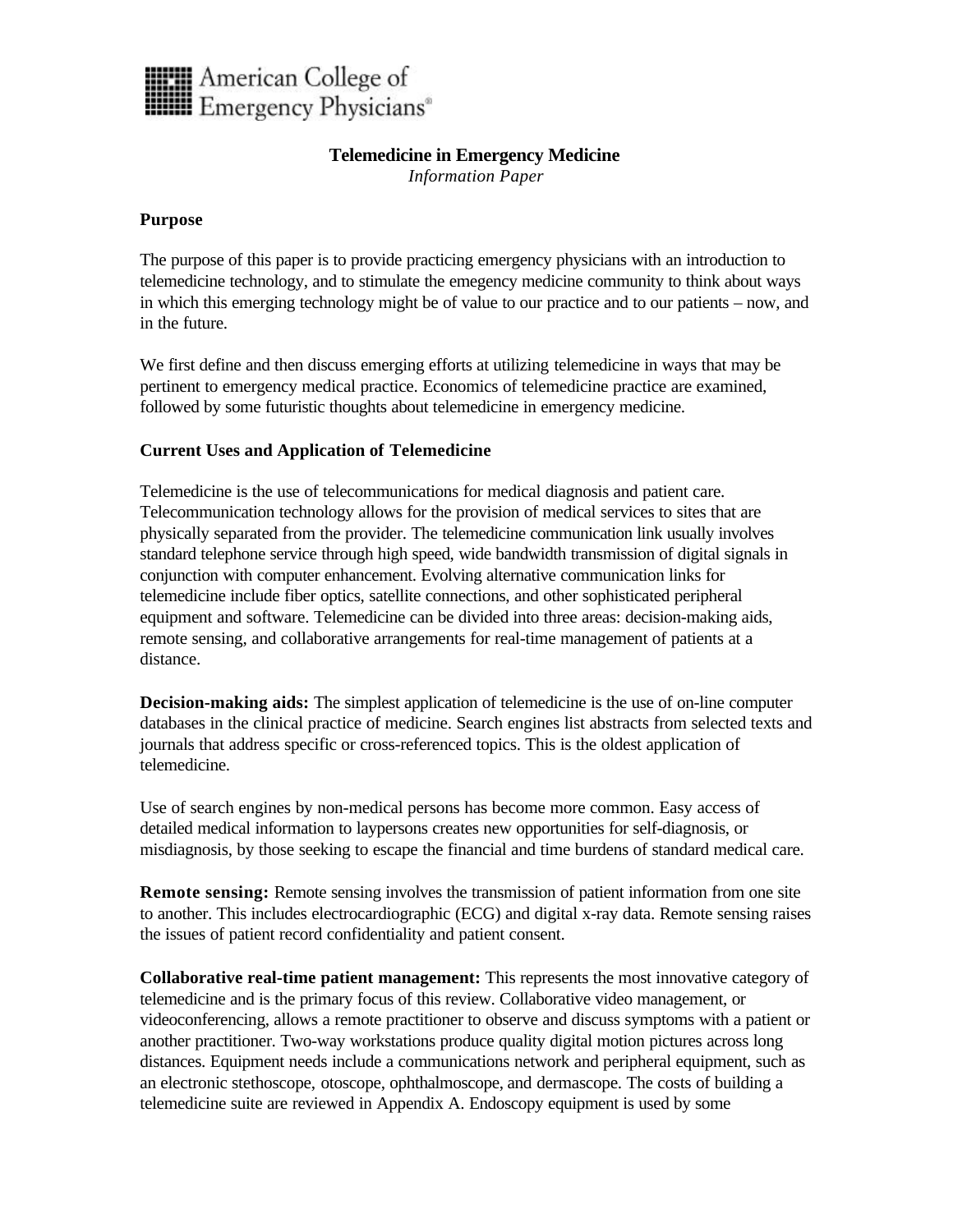telemedicine centers. The promise of higher-speed transmission technology in the near future will allow transmission of cinematographic data, such as angiography and echocardiography. Videoconferencing raises pivotal issues of credentialing, liability, cross-state licensing, referral practices, and reimbursement.

The most prevalent applications of video telemedicine are for rural health services, remote specialty and subspecialty consultation, correctional facility health care, and military health care. Videoconferencing is used by a growing number of medical specialties, including cardiology, dermatology, home health care, oncology, psychiatry, radiology, surgery, and wound management. The deceleration in health care spending prompted by decreased governmental funding, coupled with the influence of managed care will encourage the broad application of telemedicine in the near future. Currently, the majority of telemedicine programs are funded by government grants and are based in academic centers. In October 1996, the National Library of Medicine announced 19 multi-year telemedicine projects designed to affect rural, inner city, and suburban areas.

# **Telemedicine in US Academic Centers**

**1. Kentucky TeleCare:** The Kentucky TeleCare program, located at the University of Kentucky Medical Center (UKMC) in Lexington, began in 1994. This program's interactive video network links hospitals throughout the state with UKMC-based services in adult and child psychiatry, dermatology, pediatric cardiology, and pre-operative anesthesia. TeleCare has performed trials in at least ten other clinical specialties, including emergency medicine, and forecasts the opening of regular video clinics in five of these specialties. UKMC's emergency medicine application of telemedicine involves the prevention of unnecessary transfers. A case example cited included a posterior pharynx puncture wound that was discharged home from a rural hospital emergency department (ED) following video consultation with a UKMC-based physician.

**2. East Carolina University School of Medicine:** The East Carolina University School of Medicine (ECU) initiated a telemedicine program in 1992 when Central Prison, the state's largest maximum security prison, contracted with ECU to provide telemedicine services. The video network is connected to six rural hospitals and four medical centers in the region and provides telemedicine and distance learning programs. ECU's future plans include the testing and implementation of virtual reality tools in the telemedicine environment.

**3. The Oklahoma Telemedicine Network (OTM):** The OTM is a collaborative effort between the Oklahoma Department of Commerce, Oklahoma State University, and Oklahoma University. The OTM consists of five hub centers connecting approximately 40 participating hospitals.

**4. The Medical College of Georgia (MCG) Telemedicine Center:** The MCG Telemedicine Center, founded in 1992, is a statewide network linking 59 health care and correctional facilities. MCG's telemedicine initiatives include an early intervention program that links the families of children with special needs with a team of MCG-based practitioners. This team includes a pediatric neurologist, occupational therapist, physical therapist, speech and hearing specialist, nutritionist, and developmental pediatrician. Dodge County Hospital in Eastman, Georgia maintains a telemedicine suite in its ED. The suite links Dodge County Hospital patients and physicians with real-time consultants at Medical College of Georgia, which is 130 miles away.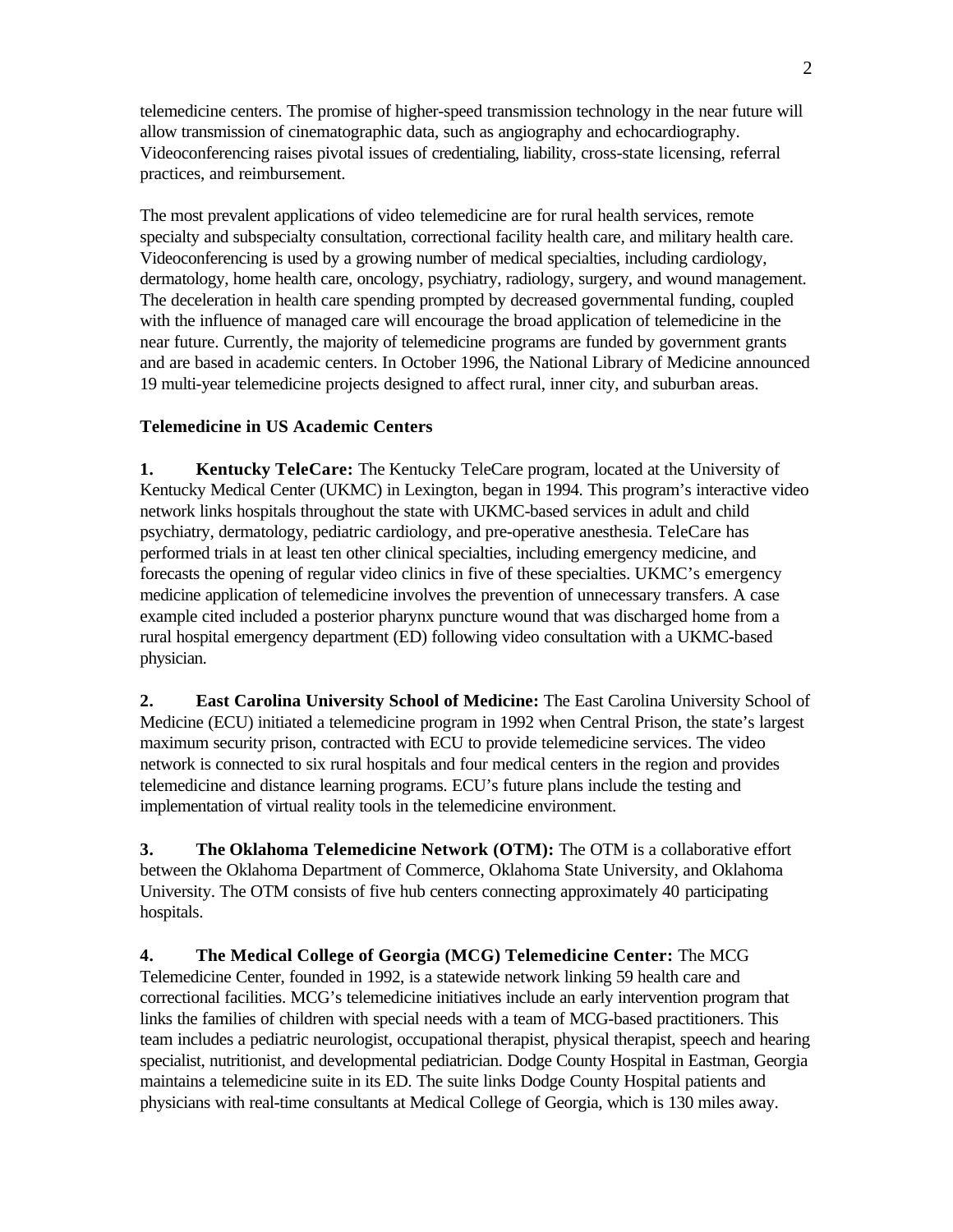**5. University of Tennessee (UT) Knoxville Medical Center:** The UT Knoxville Medical Center telemedicine program is managed by Sam Burgiss, Ph.D. and emergency medicine specialist Patrick O'Brien, MD. The program provides video telemedicine services to suburban and rural facilities throughout Knox County, Tennessee.

**6. University of Maryland at Baltimore:** This program investigates the transmission of real-time vital signs and video images of ambulance patients from the ambulance to the hospital's trauma center.

**7. The Alaska Telemedicine Project:** This four-year old project deployed telehealth informatics to Russia and the Far East and signed a letter of intent with the Ministry of Health in Romania.

Other states with university-based telemedicine programs include Colorado, Massachusetts, Vermont, California, New York, Missouri, Wyoming, Montana, Utah, Idaho, Ohio, Washington, Iowa, and Oregon.

**International Applications:** A landmark case of international telemedicine use occurred in April, 1995 when an "SOS" e-mail message from China led to the Internet diagnosis of Zhu Lingling, a young female university student, with Guillian-Barre syndrome. IMPHONE is a European teleradiology project developed through the partnership of a European research commission, known as AIM, and US-based medical supply corporations, including General Electric Medical Systems and Hewlett-Packard. As part of this project, a teleradiology system was implemented at the University of Pisa Hospital in March 1994. AIM also supports the Framework for European Services in Telemedicine, which provides support for individuals and corporations seeking to establish telemedicine networks in Europe. In December 1995, the French and Italian Ministries of Health launched Global Emergency Telemedicine Service, a conjoint project to study the implementation of a worldwide emergency telemedicine network. In Canada, a joint initiative by eight health care organizations and three private sector technology partners created the Healthlink Clinical Data Network Corporation. Healthlink provides electronic medical records transfer. Realtime video telemedicine is in its infancy in Canada, where the geographic distances separating citizens from medical centers creates an ideal setting for telemedicine use.

**Military Applications:** The US military is on the forefront of telemedicine application. Telecommunication linkages between base hospitals and remote military outposts have existed for many years. Endoscopic surgical procedures, including laparoscopy, are performed through videoconferencing. Cutting-edge applications include the use of real-time battlefield imaging devices mounted on a soldier's helmet. Also, sensors mounted on a soldier's vest capture the radio transmission of ECG data from a fellow soldier's leads from a distance of up to 8 feet. In the future, ECG and skin sensors will allow battlefield tracking data, with communication of individual soldier location and physiologic information to base health care personnel.

**NASA:** The US space program uses both remote sensing and videoconferencing to monitor the health of US astronauts during missions.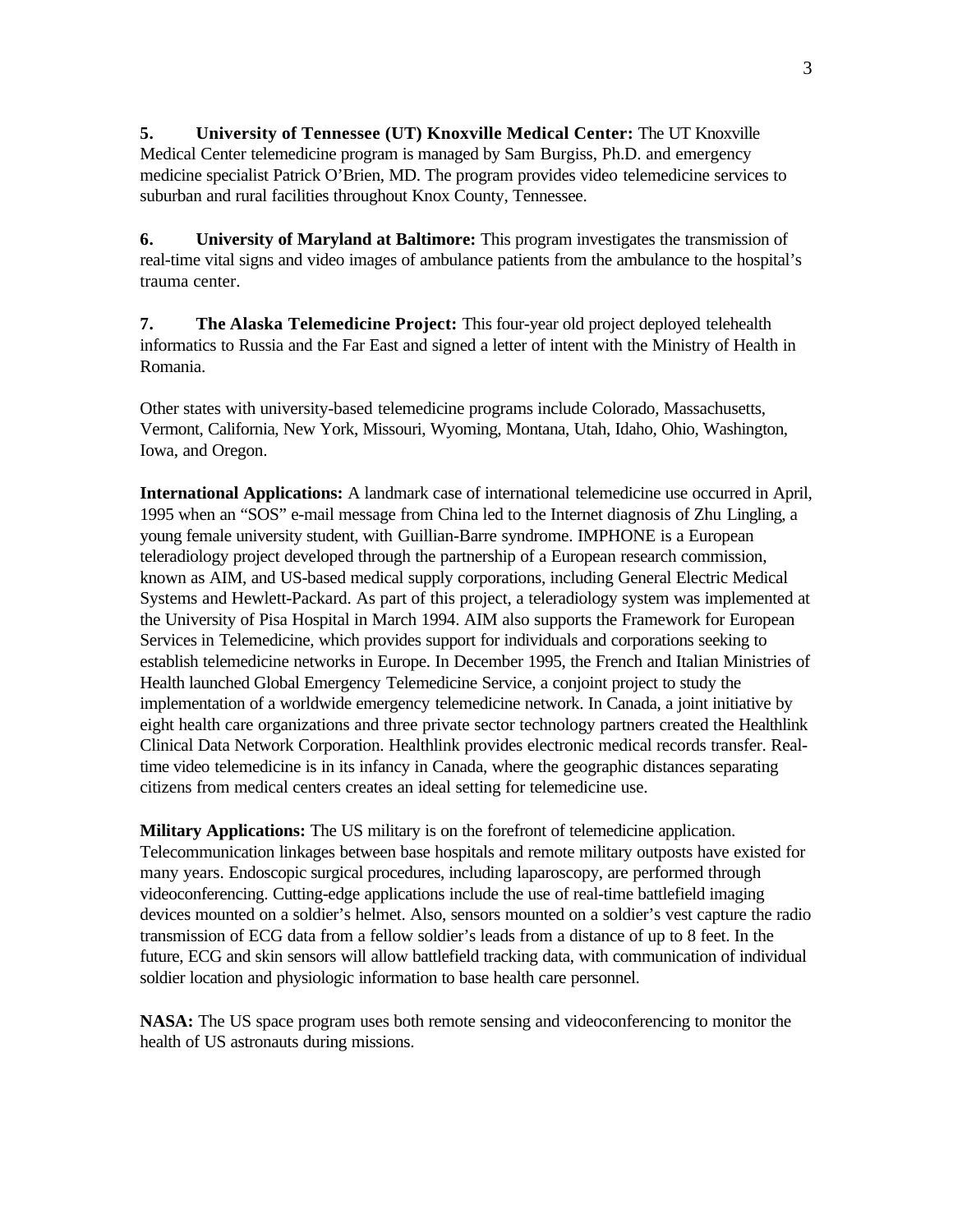## **Economics of Telemedicine**

#### **Overview**

Telemedicine technology is used for many reasons, including improved quality of care, better communication between providers, increased beneficiary access to specialists, reduced transportation expenses, and increased cost efficiency. The resurgence of telemedicine has been sparked by a variety of tensions in the health care industry, including: competition among providers prompted by the need to become profitable; the need to reduce the cost of care; and the notion that a broader network of patients can be built and managed more easily by using telemedicine strategies. Telemedicine has the potential to increase patient volume, lower cost, and generate greater market share.

As is true with many other technologies, economic forces will play a major role in telemedicine development and its ultimate application. Various forms of telemedicine have existed since the 1950s. Early expansion was confined by limitations in technology and subsequent high costs. Recent technological advances, however, such as fiber optics, satellite communications, methods of data compression, and real-time video transmission, have minimized many of the technological barriers for telemedicine growth. Costs of telemedicine networks are less of a hurdle as well. However, reimbursement issues still pose a significant barrier to widespread implementation. Only recently have formal reimbursement mechanisms been established on a limited basis.

## **Reimbursement**

Generally speaking, telemedicine reimbursement policies by the Health Care Finance Administration (HCFA), by private insurers, and by the state Medicaid programs are spotty and limited. This lack of clear and consistent policy has made it difficult to cover the costs of telemedicine systems with reliable sources of revenue. Historically, private payors follow the way of HCFA when determining what and how much to pay for new treatment modalities. Both public and private payors are reluctant to set policy for telemedicine reimbursement without detailed information about the costs and effectiveness of specific telemedicine procedures and applications. To date, there has been a dearth of scientific literature clearly demonstrating these clinical benefits, and much about what is said regarding telemedicine's benefits is anecdotal. It is difficult to draft comprehensive business plans based on anecdotal data. There have been few or no applications of telemedicine to large populations to provide data for valid, scientific and financial analyses.

HCFA has not formally defined telemedicine for either the Medicaid or Medicare programs, and federal law does not presently recognize telemedicine as a distinct service. HCFA's *Evaluation and Management Services Guidelines* define a reimbursable consultation as, "…that time the physician spends face-to-face with the patient."<sup>1</sup> HCFA does currently allow payments for teleradiology (for transmission and interpretation of images), telepathology (for transmission and interpretation of images of specimens), and for telecardiology (for transmission and interpretation of ECGs and echocardiograms). These are areas that do not typically require face-to-face contact with the patient; the relevant data can be easily captured in an electronically transmitted image, and the clinical decisions can be made without having to examine the patient. Outside of these fields, reimbursement is available on a limited basis through both Medicaid and Medicare.

In October 1996, a three-year HCFA Medicare experiment was implemented that allows payment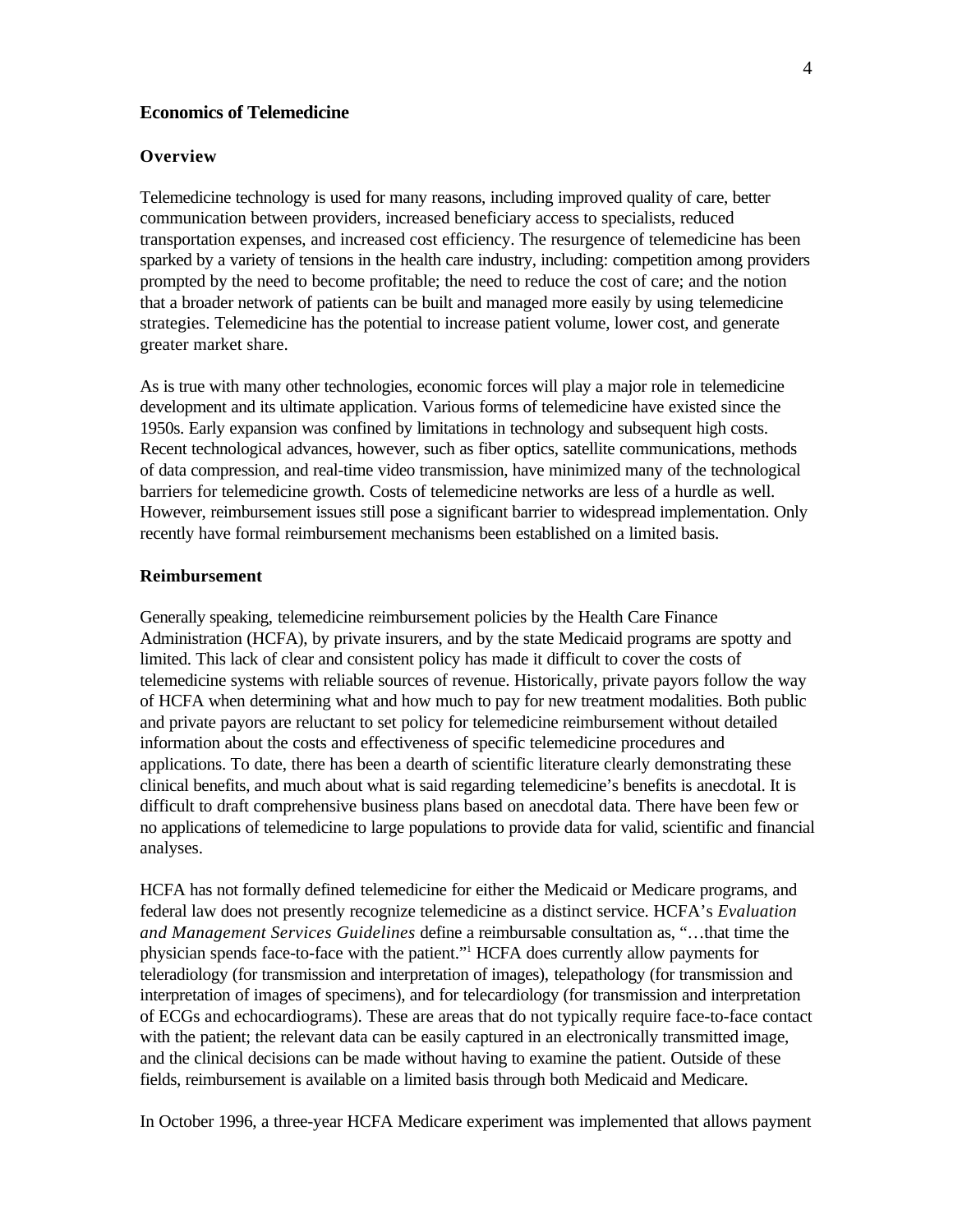for telemedicine services at five test-site Medicare-certified facilities in four states: North Carolina, Iowa, Georgia and West Virginia. With an emphasis on increasing access to persons living in rural areas, the demonstration project focuses on consultations in which a primary care provider with a Medicare patient at a remote site consults with a medical specialist at a medical center facility. A recent publication revealed that utilization, and subsequently payments made to the test sites, has been much lower than expected. $2$ 

Managed care organizations have solicited HCFA on whether they can provide telemedicine services to recipients, and HCFA has responded that Section 1876 of the Social Security Act permits risk contracting organizations (organizations that receive fixed prepayments from HCFA) to make those services available to their covered populations in the same manner as other services not covered by Medicare. For example, a risk contracting entity has the choice of offering telemedicine services as an additional service to the basic benefit package or as an optional supplement. This demonstrates that HCFA recognizes telemedicine's potential, but will presently only pay for it indirectly and under certain circumstances.

In contrast to Medicare, Medicaid is largely regulated by the states. States are given the option of using telemedicine as an alternative to the more traditional, face-to-face provision of care. At least nine states presently cover such services: Arkansas, California, Georgia, Iowa, Montana, North Dakota, South Dakota, Virginia and West Virginia. These state Medicaid programs often recognize physician consultation using interactive video teleconferencing, with payments on a feefor-service basis made at both ends (i.e. to the "hub" for the consultation, and to the "spoke" for the office visit). These services are used less in urban settings and more in rural areas to provide otherwise unavailable specialty care.

A recent boon to telemedicine reimbursement was the passage of the Balanced Budget Act of 1997 Medicare and Medicaid Provisions (section 4206), and the Telemedicine Communications Act of 1996. Beginning January 1, 1999, part B payments will be made for professional telemedicine consultation provided to beneficiaries residing in rural counties that are designated as a "health professional shortage areas." These areas are determined by the National Health Service Corps and the Bureau of Primary Health Care, and at present total 745.

#### **Government Initiatives**

Over the last several years there has been an increased interest in telemedicine applications as evidenced by large capital investments by the public sector. From 1994-1996, the Government Accounting Office reported that 35 federal organizations invested at least \$646 million in telemedicine projects, with the Department of Defense being the single largest investor (\$262 million).<sup>3</sup> Other entities now funding or conducting large-scale, comprehensive evaluations of telemedicine include the Veteran's Administration, the National Library of Medicine, the Office of Rural Health Policy, and the Agency for Health Care Policy Research. State telemedicine investments have also increased, mostly to expand health care into rural areas. States such as Georgia and Texas that have more experience in telemedicine have taken legislative action to support telemedicine efforts, whether in the form of rate-setting for communications or establishing payment mechanisms for providers. Over 40 states have some form of telemedicine initiative underway.

One criticism of publicly funded projects is that they are artificial environments that may limit meaningful data analysis. Such projects lack the influence of a market-driven, genuinely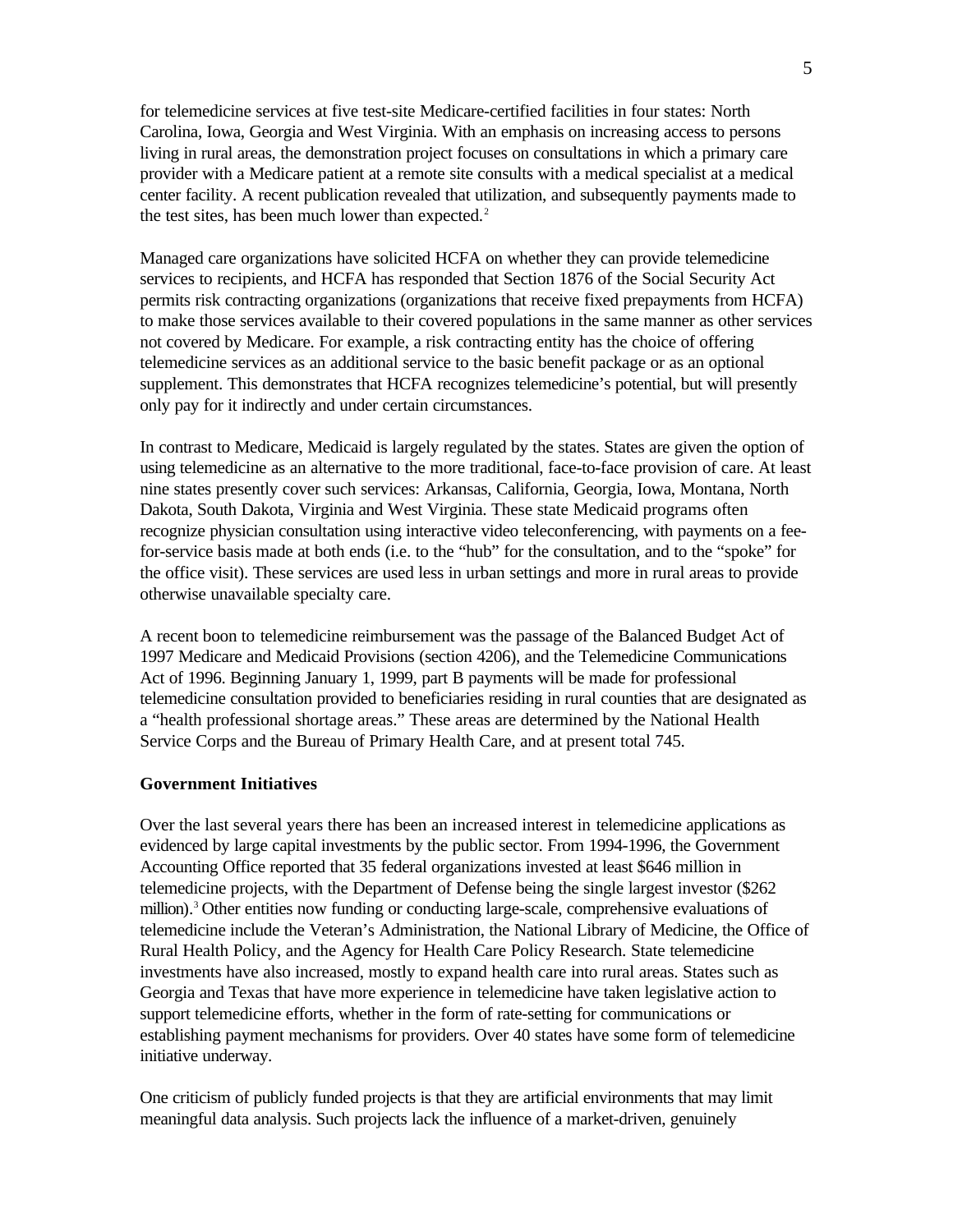competitive environment that would ordinarily drive the development of the field. Currently, the majority of telemedicine systems are supported by state, federal, and private demonstration grants that do not provide stable sources of revenue. When grant monies run out, many projects cease and desist. The Institute of Medicine notes that only one telemedicine project that was started before 1986 is still in existence.<sup>4</sup>

## **Private Initiatives**

Estimates of private sector involvement are difficult to quantify because much of the cost data is proprietary and difficult to separate out from health care delivery costs. As mentioned, the majority of comprehensive telemedicine initiatives are funded with public monies. Some private sector organizations, such as Allina Health System in Minnesota, have established complete systems, usually for their own internal use. Allina, a large managed care organization, formed a network with a group of rural communities within the state to provide consultations, teleradiology, medical education, administration, and community education. They are also one of the largest systems to apply telemedicine to the emergency department.

The majority of private companies, however, concentrate on making end-user equipment such as digital stethoscopes, video monitors/cameras, telecommunication lines (e.g. ISDN or T-1 lines), and data compression software. *HealthNet* is one such company that has developed a briefcasesized portable telemedicine system for ambulances, remote clinics, or for home-health monitoring.

#### **Market Potential**

Because telemedicine is in the early implementation stages, there are no firm data by which to estimate market potential. However, the Koop Institute estimates that the US market is in the billions of dollars, perhaps even as large as \$100 billion, but there is little substance to justify this claim.<sup>5</sup> As noted by the Council on Competitiveness, two market drivers have emerged that will force serious consideration of commercial telemedicine as a means of providing health care.<sup>6</sup> The first is the need for providers, whether practitioners or the health care settings in which they work, to achieve the optimal balance between low cost and high quality health care. The second is the need for health care organizations to gain market share. Telemedicine has the potential to flourish because it has clear benefits to both patients and providers. For payors, however, the benefits of telemedicine may be less recognizable since total health care dollars paid out may actually increase.

Despite the failure of government-backed national health care reform efforts, the health care marketplace has changed dramatically. For providers, this means changes in reimbursement schemes, closer monitoring by payor organizations of practice behaviors, and a general re-thinking of traditional, clinical practice patterns. Coupled with the trend toward outpatient management of medical illnesses and more rapid discharge of patients who may still need monitoring, these changes are causing many providers to examine the potential benefits of telemedicine. In addition to its impact on revenue streams, telemedicine may offer providers secondary benefits such as affording the consulting physician the chance to sharpen clinical skills by linking more easily with expert consultants.

In addition to reducing costs, health care delivery organizations must also secure market share to maintain the revenues necessary to provide health care services and to finance advanced medical research and education. Rural health systems will likely embrace telemedicine as it enables the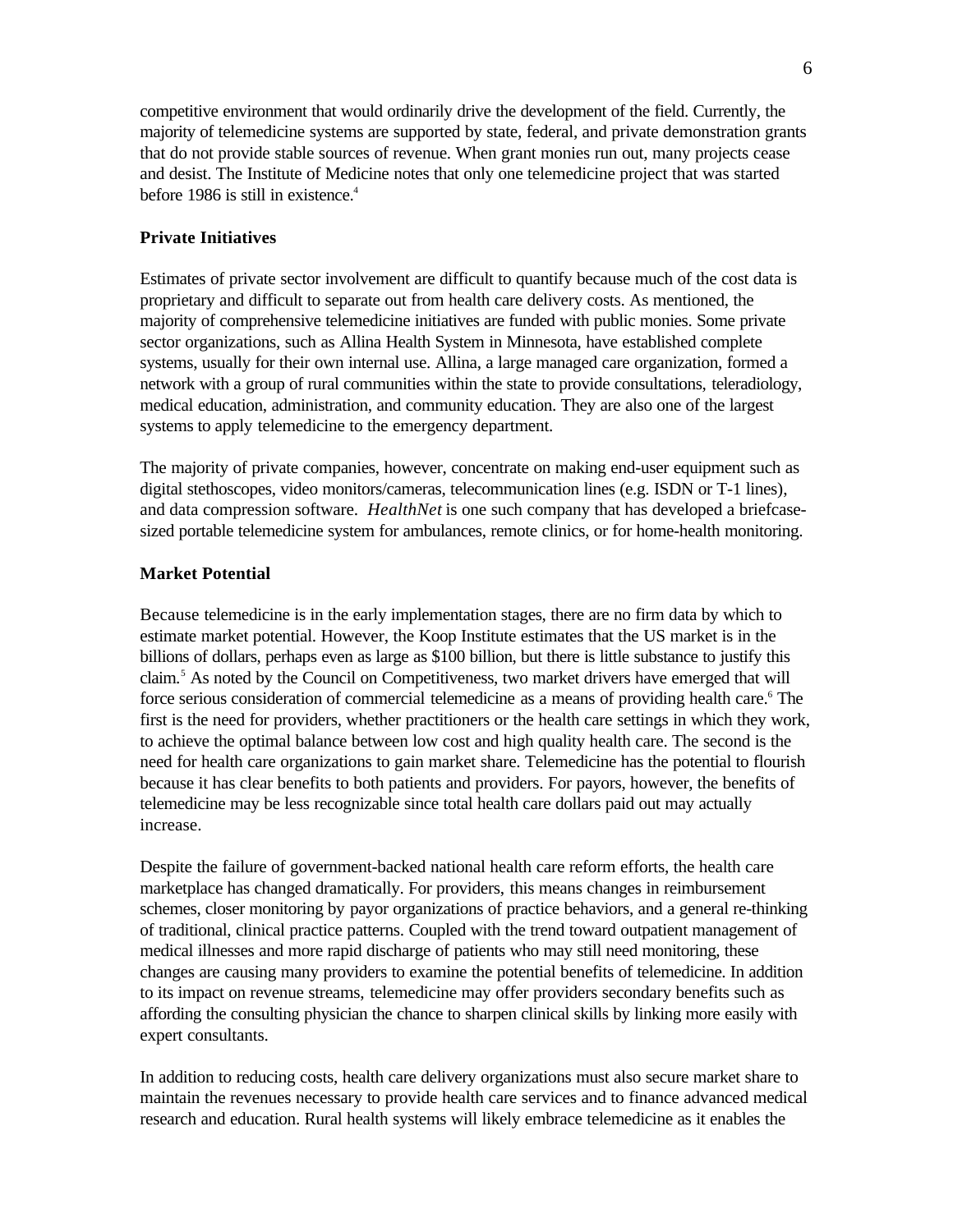patient to seek specialized care at a remote facility while keeping the patient "at home." The impact of a hospital closing reverberates through a small community, as both the ability to provide much-needed health care is lost, and an "economic anchor" that provides jobs to the community and attracts and maintains businesses is destroyed. Telemedicine may lessen the rate of hospital closure.

Large urban medical centers gain revenue from increasing their market share of specialty services by linking with rural hospitals; telemedicine yields the opportunity to deliver these services to an otherwise under-served population. However, total revenues at the urban site may be less, for telemedicine enables the rural patient to remain at the community hospital for routine health care needs.

#### **Telemedicine and the Cost of Health Care**

Theoretically, the question concerning telemedicine's usefulness would focus on whether the consumer of health care benefits from having access to telemedicine services, what the utility of having telemedicine is, and what society is willing to pay for these services. Stated differently, it may be acceptable if telemedicine causes total health care costs to rise as long as tangible value is brought about by the services rendered, and the health status of society as a whole is improved. In such a payor-driven health care system such as ours, however, economic notions such as these seldom lead to change. Accordingly, new health care technologies such as telemedicine are judged on whether they improve health outcomes *and* lower costs. For payors, the costs of easier access to specialists, as would be enabled by telemedicine, may be substantially increased. At least one estimate projects that Medicare reimbursement alone for telemedicine services could increase that budget by \$30 billion over the first three to five years of use.<sup>7</sup> In a fee-for-service environment, the impact of telemedicine reimbursement is of prime importance. As previously discussed, without proper reimbursement, hospitals will not be willing to incur infrastructure development costs, and consulting physicians will likely not be interested in providing their services. However, in a risk-bearing, prepaid environment, issues of reimbursement become inconsequential. Rather, the focus becomes whether telemedicine enables effective medical care delivery at a reduced cost compared to traditional, face-to-face care. Telemedicine offers the potential to lower fixed costs by using less practitioners more efficiently.

So the question arises, will this technology increase or decrease costs? Except for one analysis done in 1992 that estimated annual cost savings of over \$200 million,<sup>8</sup> insufficient data exists to answer that question accurately. In the short term, costs may increase because of: 1) easier access to specialists, leading to increased per-patient charges levied against insurers; 2) inappropriate, excessive utilization of specialized care; 3) high infrastructure start-up and maintenance costs; 4) high operational costs. However, short term costs may in part be offset by: 1) making the correct diagnosis early and avoiding costly complications (the notion of preventive medicine); 2) making the correct diagnosis initially through a more focused approach, thus avoiding the costly "shotgun approach;" 3) decreasing hospital lengths-of-stay through both quicker diagnosis and treatment.

Other areas of potential cost savings may come from decreased transportation costs, which has relevance for prisoners who need extensive travel arrangements to ensure safe travel to treatment facilities, or for overseas military deployments in which transporting sick/wounded personnel is difficult and dangerous. The home-health care sector is interested in telemedicine because it allows for home monitoring of patients who are still sick at discharge and who need continued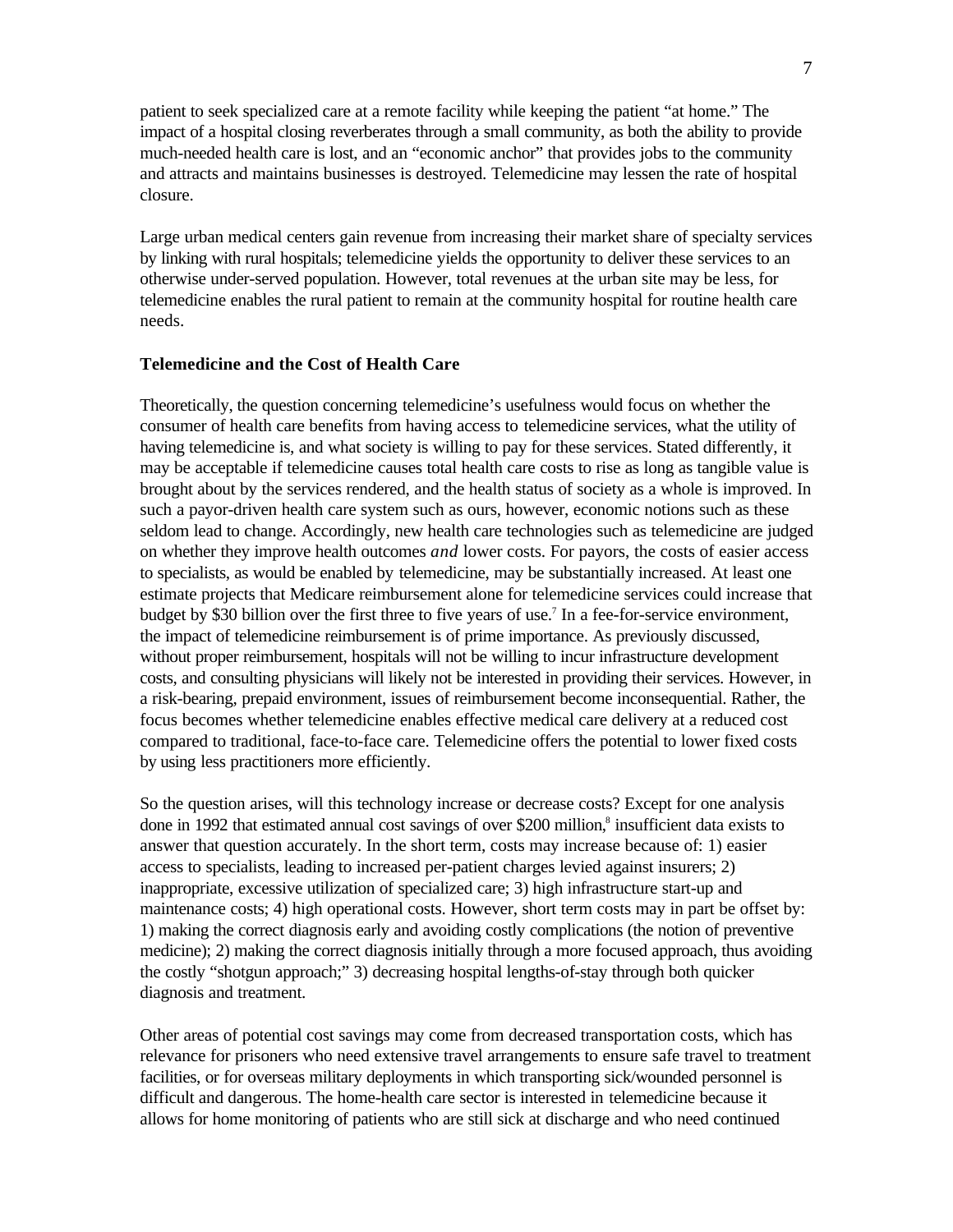monitoring. Home monitoring is congruent with the shift toward outpatient management, and reduces costs by avoiding the proven high costs of inpatient care. Telemedicine will become increasingly important as the population begins to age disproportionately. There are the more difficult-to-measure gains as well, such as patients taking less time away from work and family to have their health care needs met, resulting in increased worker productivity and subsequent gains for society.

Interestingly, those who do not have access or have limited access to specialized care may stand to benefit the most from telemedicine, but they also may be the least able to pay for these services. In this case, private health care organizations may not be able to cost-justify establishing telemedicine outposts, running fiber optics or providing satellite, T-1, or ISDN transmission lines, etc. to this end-user population.

## **Telemedicine in Emergency Medicine**

Telemedicine is used sporadically in the emergency department, and a review of current literature reveals little published information on how practice patterns or revenue streams have changed since its introduction. Logistically, the emergency department may be an ideal place for telemedicine set-up as it serves as a meeting place for physicians that is always open, and is therefore able to accommodate the sporadic influx of telemedicine consults. ED telemedicine, as with all telemedicine applications, may initially flourish most in rural areas.

The impact on ED revenues depends on local telemedicine infrastructure. If telemedicine becomes a reimbursable venue, revenues will come directly from consulting fees paid to the hub institution at which the consult is being sought. If the referral is for emergency care, then the emergency physician will collect the fees. However, if a non-emergency medicine specialist is being consulted, and if this occurs in an ED where the telemedicine equipment is stationed, revenue allocation becomes less clear. The ED might be in a position to collect a portion of the fees if it "brokers" the deal by facilitating communication between the consulted party and the consultant, houses the equipment, etc. Total revenues for the hub-site department, however, may be decreased with the introduction of telemedicine. Imagine the scenario where telemedicine enables patients to be seen and treated at a distance, no longer requiring them to actually visit the ED. Evaluation and management fees will still be collected, but there will be no generation of revenue from facility fees. Again, the impact of this must be weighed in context with the local economic environment. For example, treating a patient within a large managed care network at a network site, as might happen in the Allina health care system, may be the cheapest way to deliver care. In a fee-for-service environment, however, or where different systems are competing with each other, incremental revenues will be lost.

There is some concern that telemedicine may cut into emergency physician employment opportunities. It may decrease the demand for physicians to staff all sites of emergency care, especially at spoke sites, by enabling mid-level providers to staff the locations instead. A nurse practitioner, for example, might work remotely at a moderate acuity facility, having as a back up the ability to consult a hub site staffed with emergency physicians for more complex cases. Saint Francis Health System in Tulsa, Oklahoma is one example of a system currently using such a model.

Two market drivers will influence the evolution of mid-level provider staffing practices. The first is the supply of emergency physicians available to meet staffing demands, and their willingness to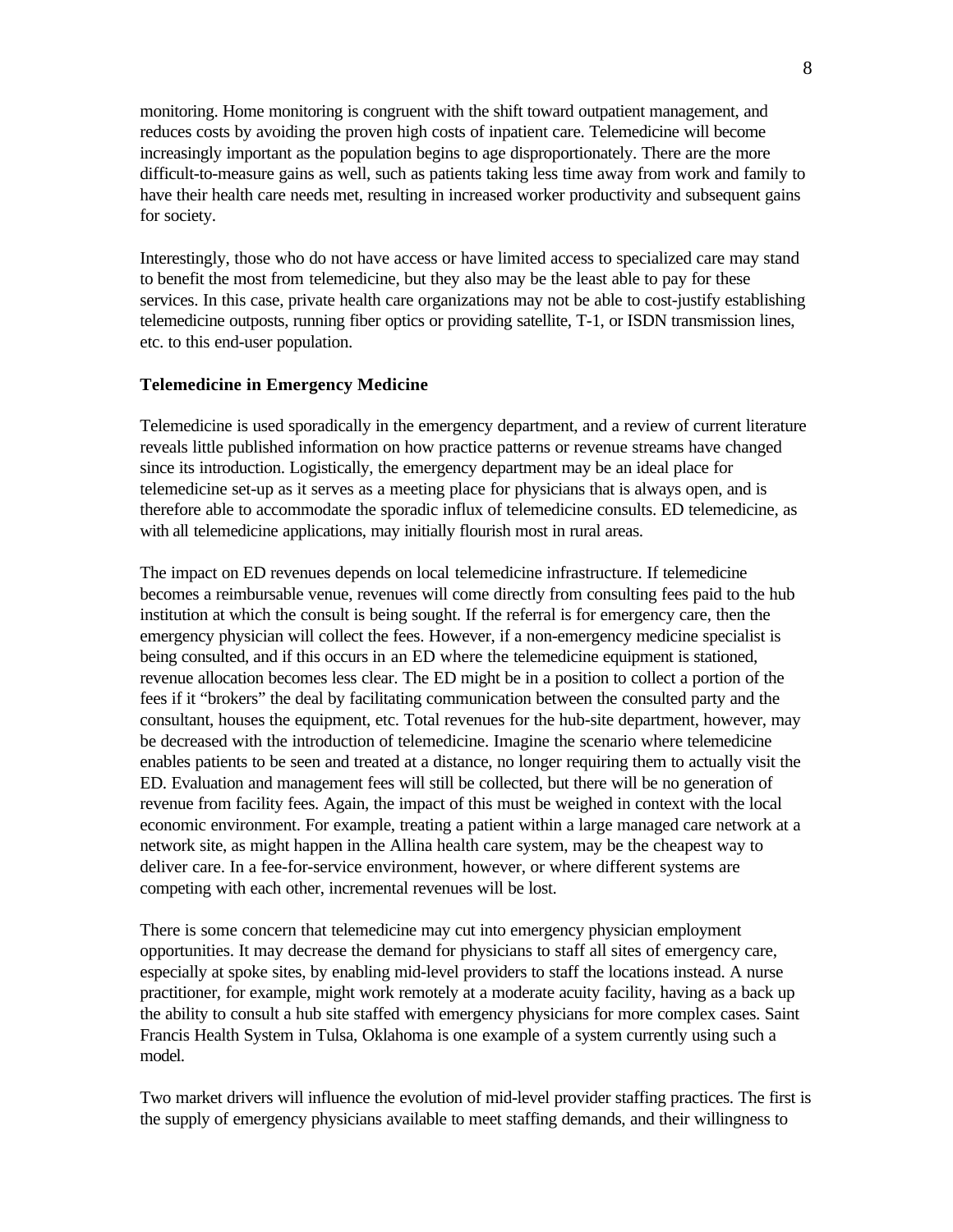work in less desirable geographic areas. The second is the spread of cost pressures from the urban market, where they first flourished, to the rural market. Decreased reimbursement, coupled with difficulty attracting quality providers, creates a demand for mid-level providers in rural regions. The use of mid-level providers in clinical settings where telemedicine is used is new, and ultimate cost-effectiveness has yet to be proven. In the long term, the sum of costs incurred from telemedicine infrastructure set-up and operation, fees paid out for consultations sought by midlevel providers, and possibly higher malpractice claims totals (*if* indeed malpractice risk is higher with mid-level providers) may outweigh any short-term gains from decreased fixed costs of staffing.

In addition to decreasing demand for physicians at spoke sites, an ED telemedicine network may also lessen demand at hub sites. Consults from a spoke site could conceivably be routed to the hub site within the network that, at that exact moment, has excess capacity due to a temporary lull in patient flow. The overall effect of this would be to drive up the efficiency of hub site physicians by decreasing down time.

## **Barriers to Telemedicine**

In addition to overall lack of reimbursement of telemedicine by payors, other barriers stand in the way of telemedicine and threaten to slow its widespread application. Perhaps of equal magnitude are the questions surrounding legal liability. To date, telemedicine has largely been limited to *intrastate* medicine, and there is currently no case law regarding the *interstate* practice of medicine. In what state the case law should be applied (i.e. the state where the telemedicine physician delivers care or the state where the patient receives care) remains an unanswered question. Many states have expressed reluctance to allow physicians to practice medicine across state lines, as would occur with telemedicine, without formally passing state licensing exams. Some states have already passed legislation forbidding it. Telemedicine proponents argue for the development of specific legislation allowing physicians to practice via telemedicine across state lines without having to undergo formal, state-by-state licensing, but nothing has yet been formalized. Further questions arise regarding joint liability and product liability. Will both the presenting and consulting physician be held liable in cases of negligence? Will the maker of telemedical devices be named in a suit? FDA regulatory policies regarding telemedicine hardware and software applications are evolving but unclear.

Cultural barriers also deserve attention. The majority of physicians have appeared reluctant to embrace telemedicine despite its relatively obvious potential applications. Telemedicine is not a standard of care from physicians' perspective at present, and will not be until good scientific data demonstrating benefits is generated. Administrators may see the economic benefits readily, but without physician acceptance telemedicine will not flourish. The same holds true for patient acceptance. Will patients value the ability to receive care quickly and easily more than they value the face-to face interaction with physicians? Again, acceptance depends on patients realizing, and experiencing first-hand, the benefits of telemedicine if it indeed exists.

#### **Future Ideas and Implications of Telemedicine**

The year is 2020. A tertiary care facility has just received notification from our manned community on the moon that someone has received a head injury. The neurosurgeon is consulted. He arrives at the telemedicine center where he puts on his virtual reality headset and gloves.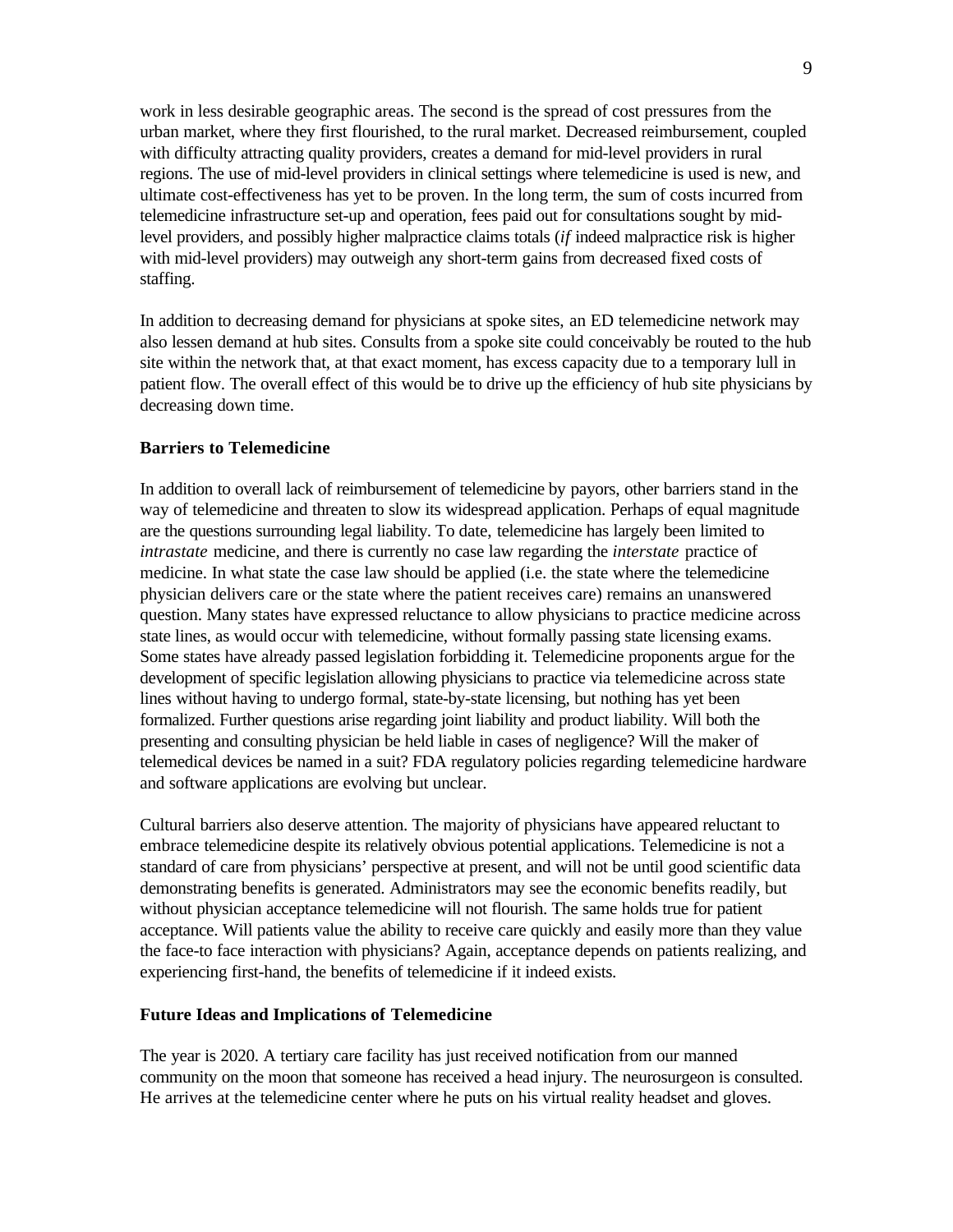The head injury patient is in an MRI where the base physician has set up non-metallic surgical equipment, including the latest neurosurgical microscope. From his teleradiology station on Earth, the neurosurgeon successfully evacuates an epidural hematoma using the robotic arm at the space station.

While this may sound a little far fetched at this time, there is no doubt that telemedicine will reach a point where remote surgery will be performed using robotics and telemedicine. Currently, the Department of Defense is investigating battlefield robotic surgery.

Though this may be quite a way down the line, there are many other current, and soon to be, uses for telemedicine, including remote consultation; nurse practitioners staffing rural emergency departments; the use of video telemedicine in ambulances by specially trained paramedics or nurse practitioners; a tertiary or quaternary EMS system; nationwide or worldwide consultation of specialists; remote telemedicine for disaster control; remote monitoring for home health care; electronic house calls; contracts with correctional facilities to provide medical care; telemedicine use on airlines and for travel services for Americans traveling internationally or on wilderness expeditions; expansion of teleradiology to telecardiology, teledermatology, psychiatric intervention, and pathologic consultation.

Because telemedicine is in its infancy, many of the future uses of telemedicine have not even been thought of. It's an exciting new field with unlimited opportunities.

### **References**

- 1. GAO. *Telemedicine: Federal Strategy is Needed to Guide Investments.* Chapter Report, 2/14/97, NSIAD/HEHS-97-67, p. 65.
- 2. Kincade K. News uplink: Low payments, red tape hinder sites in HCFA demo. Telemedicine and Telehealth Networks, Feb 1998.
- 3. GAO. *Telemedicine: Federal Strategy is Needed to Guide Investments.* Chapter Report, 2/14/97, NSIAD/HEHS-97-67, p. 3.
- 4. National Academy of Sciences, Institute of Medicine, Washington D.C. *Telemedicine: A Guide to Assessing Telecommunications in Health Care.* Available at http://www.nas.edu/readindroom/books/telemed*.*
- 5. Banks, H. *A White House Challenge to Telemedicine.* Forbes, Aug 14, 1995.
- 6. Council on Competitiveness. *Highway to Health: Transforming U.S. Health Care in the Information Age.* 1994. Available at http://nii.nist.gov/coc/coc.html*.*
- 7. GAO. *Telemedicine: Federal Strategy is Needed to Guide Investments.* Chapter Report, 2/14/97, NSIAD/HEHS-97-67, p. 51.
- 8. Arthur D. Little Foundation. 1992.

*Developed by the Subcommittee on Telemedicine Emergency Medicine Practice Committee Randall B. Case, MD, FACEP, Subcommittee Chair Stephen J. Groth, MD, FACEP, Chair, Emergency Medicine Practice Committee Timothy M. Anderson, MD Gregory J. Byrne, MD, FACEP John H. Proctor, MD, FACEP*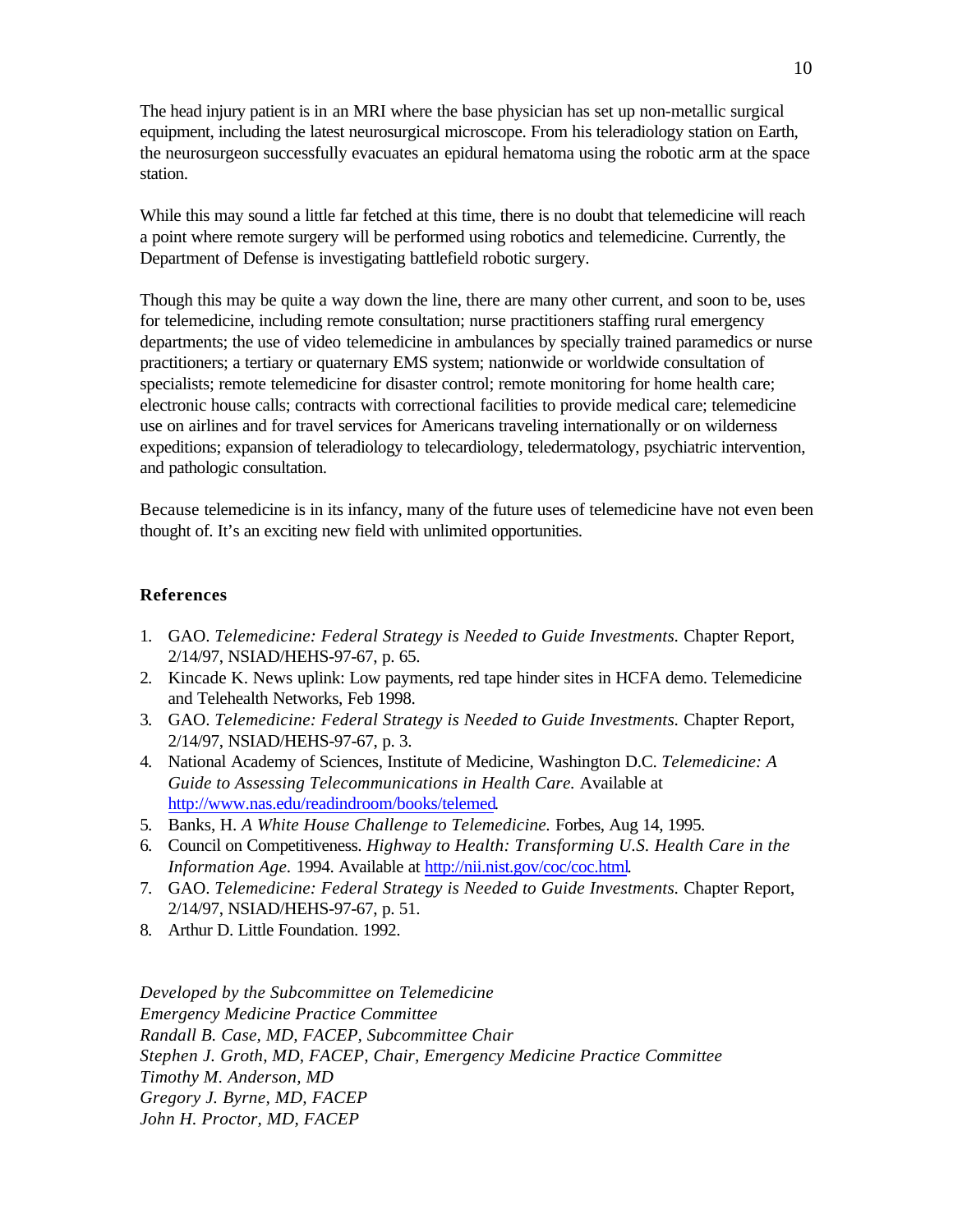*and John A. Kealy, MD, FACEP, Chair, Telemedicine Section June 1998*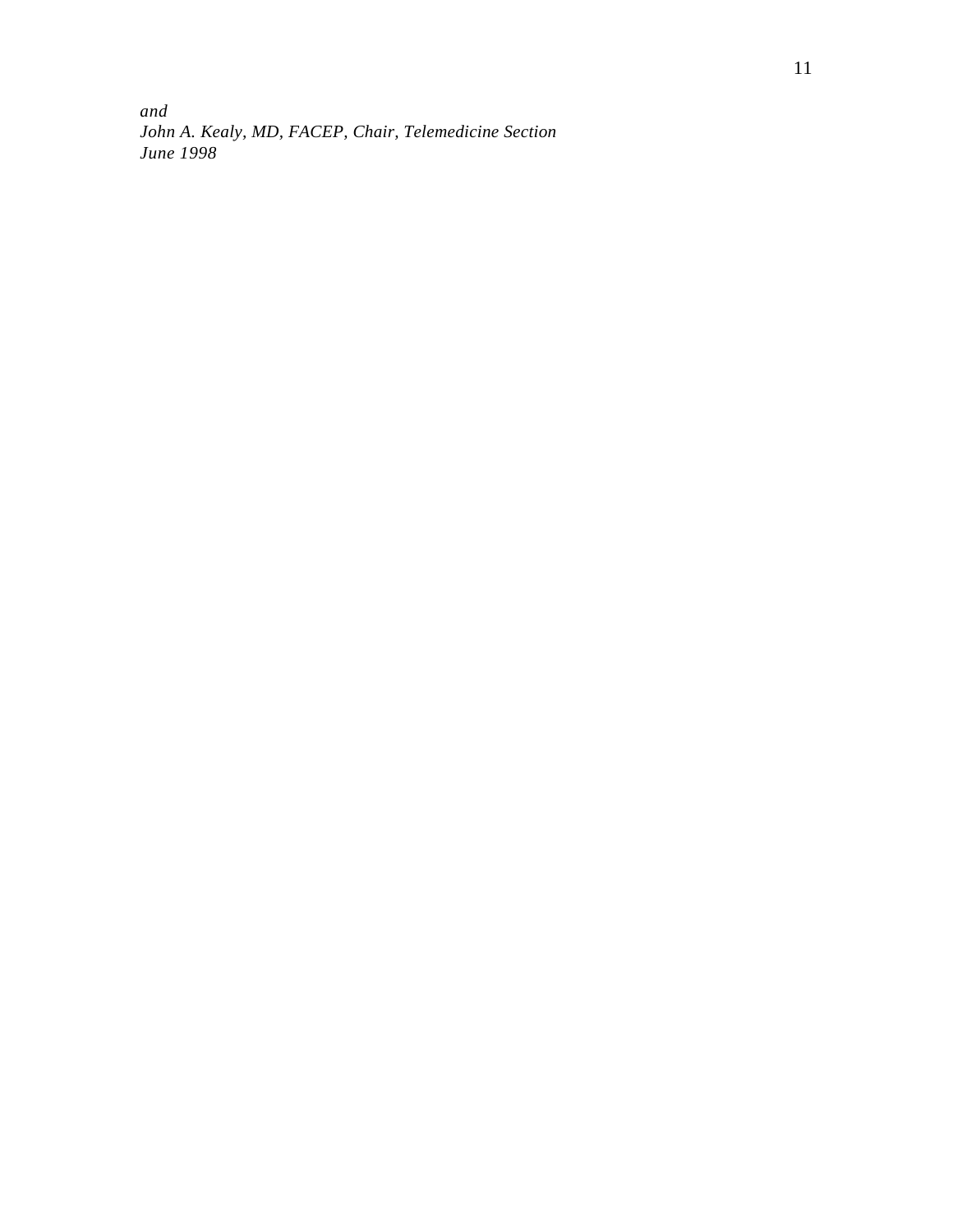# Appendix A

# Costs of a Telemedicine Suite

Both fixed costs, such as equipment costs, and variable costs, such as usage fees, for telemedicine are evolving. Equipment costs are likely to decrease over time as new competitors enter the market. Variable costs may rise as hub facilities initiate new usage and connection fees that are charged to spoke facilities. These fees may help offset expenses as telemedicine centers shift from cost centers used to provide public relations to revenue centers.

A full-service, state-of-the-art telemedicine spoke suite costs between \$70-95,000 and includes the following items:

- Dual 27 inch monitors that allow the patient and physician to view both the patient/patient liaison and the remote consultant. Visualization of the consultant improves patient-consultant and physician-consultant relations.
- Document camera, which allows transmission of 12-lead EKG and plain radiographs (albeit without digital transmission quality).
- Patient camera, which allows visualization of the entire patient and zoom images to 1 inch diameter.
- Electronic stethoscope, dermascope, otoscope, and ophthalmoscope, at a cost of approximately \$5-10,000 each.
- Connection fee/usage fee, which is variable but may cost approximately \$10,000/year.
- Network communication fee.
- Installation.

System costs may be reduced through elimination of some items. A single monitor allows effective transmission with audio receipt of the consultant's comments, and without visualization of the consultant. Facsimile transmission of EKG data is possible, although this does not entirely remove the utility of the document camera, which also transmits rough radiographic images. If the suite is used primarily to assess patient condition, wounds, or relatively large dermatological lesions, the peripheral equipment such as the stethoscope, dermascope, otoscope, or ophthalmoscope may be omitted. This basic system costs between \$20-45,000.

Special thanks to Sam Burgiss, Ph.D., Manager of Telemedicine: UT Knoxville, for his assistance in development of these costs estimates.